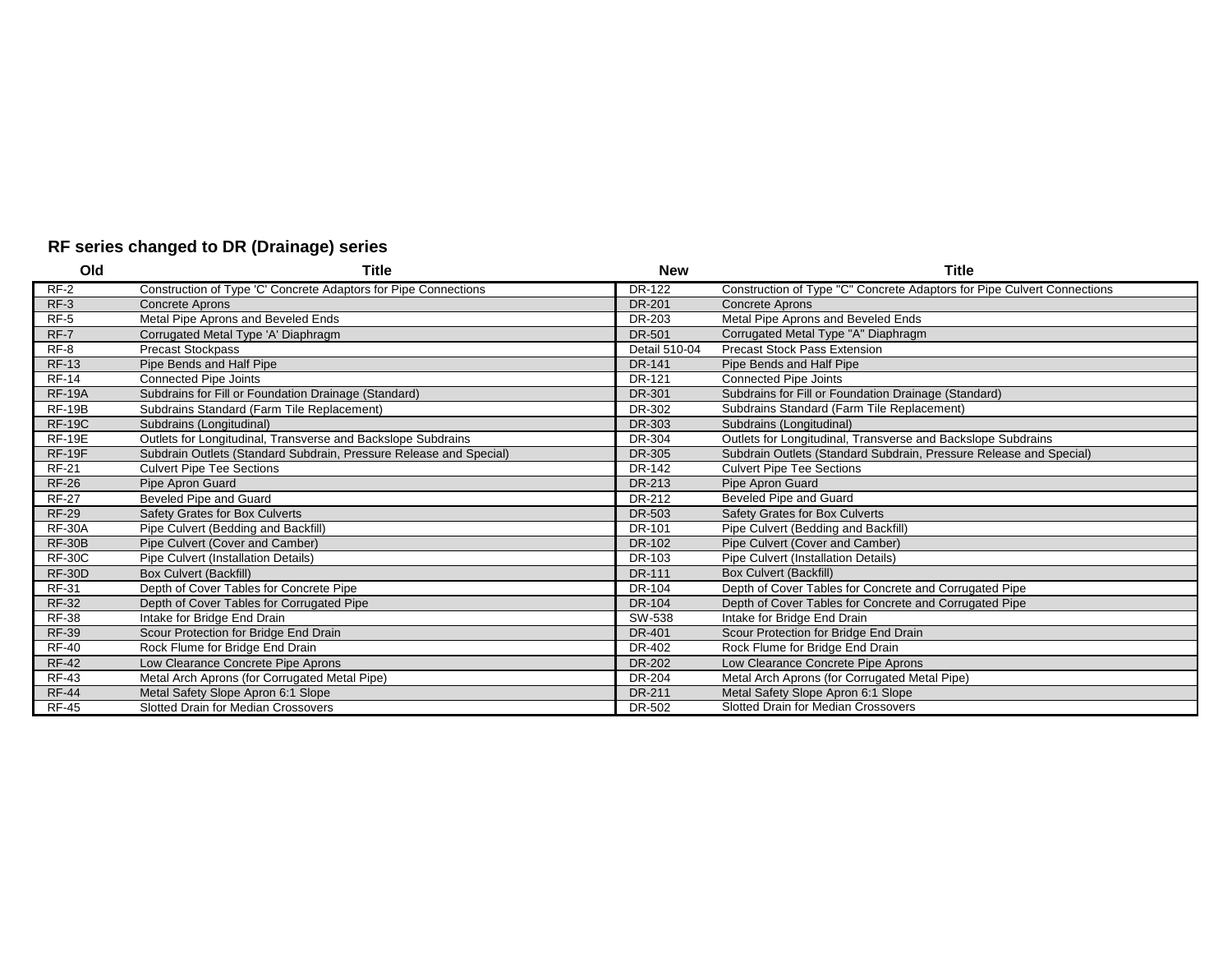## **RK series changed to BR (Bridge Approach Pavement) series**

| Old           | Title                                                                      | <b>New</b>    | Title                                                                      |
|---------------|----------------------------------------------------------------------------|---------------|----------------------------------------------------------------------------|
| <b>RK-16</b>  | Bridge Approach Details (In Conjunction with Bridge Deck Overlay)          | BR-112        | Bridge Approach Details (in Conjunction with Bridge Deck Overlay)          |
| <b>RK-17</b>  | PCC Overlay of Reinforced Bridge Approach Section                          | <b>BR-111</b> | PCC Overlay of Reinforced Bridge Approach Section                          |
| <b>RK-18</b>  | Bridge Approach Details (Secondary Roads)                                  | <b>BR-121</b> | Bridge Approach Details (Secondary Roads)                                  |
| <b>RK-19A</b> | <b>Bridge Approach Section (General Details)</b>                           | <b>BR-101</b> | <b>Bridge Approach Section (General Details)</b>                           |
| <b>RK-19B</b> | Bridge Approach Section (Two-Lane) (Abutting PCC Pavement)                 | BR-102        | Bridge Approach Section (Two-Lane, Abutting PCC Pavement)                  |
| <b>RK-19C</b> | Bridge Approach Section (Two-Lane for Bridge Reconstruction, PCC Pavement) | <b>BR-103</b> | Bridge Approach Section (Two-Lane for Bridge Reconstruction, PCC Pavement) |
| <b>RK-19F</b> | Bridge Approach Section (At Existing Bridges, PCC Pavement)                | <b>BR-104</b> | Bridge Approach Section (at Existing Bridges, PCC Pavement)                |
| <b>RK-19G</b> | Bridge Approach Section (Two-Lane, HMA Pavement)                           | <b>BR-105</b> | Bridge Approach Section (Two-Lane, HMA Pavement)                           |
| <b>RK-19H</b> | Bridge Approach Section (Two-Lane for Bridge Reconstruction, HMA Pavement) | BR-106        | Bridge Approach Section (Two-Lane for Bridge Reconstruction, HMA Pavement) |
| <b>RK-19J</b> | Bridge Approach Section (At Existing Bridges, PCC Pavement)                | <b>BR-107</b> | Bridge Approach Section (at Existing Bridges, HMA Pavement)                |
| <b>RK-20</b>  | Double Reinforced 12" Approach                                             | BR-203        | Double Reinforced 12" Approach                                             |
| <b>RK-21</b>  | Bridge Approach (Abutting PCC or Composite Pavement)                       | <b>BR-211</b> | Bridge Approach (Abutting PCC or Composite Pavement)                       |
| <b>RK-22</b>  | Bridge Approach (Abutting HMA Pavement)                                    | BR-212        | Bridge Approach (Abutting HMA Pavement)                                    |
| <b>RK-23</b>  | Bridge Approach (Multi-lane, Curbed Roadway)                               | <b>BR-231</b> | Bridge Approach (Multi-Lane, Curbed Roadway)                               |
| <b>RK-25</b>  | Double Reinforced 10" Approach                                             | <b>BR-201</b> | Double Reinforced 10" Approach                                             |
| <b>RK-26</b>  | Double Reinforced 10" Approach With Variable Depth Paving Notch            | <b>BR-202</b> | Double Reinforced 10" Approach with Variable Depth Paving Notch            |
| <b>RK-27</b>  | Double Reinforced 12" Approach With Variable Depth Paving Notch            | BR-204        | Double Reinforced 12" Approach with Variable Depth Paving Notch            |
| <b>RK-30</b>  | Bridge Approach (Abutting Pavement)                                        | <b>BR-213</b> | Bridge Approach (Abutting Pavement)                                        |